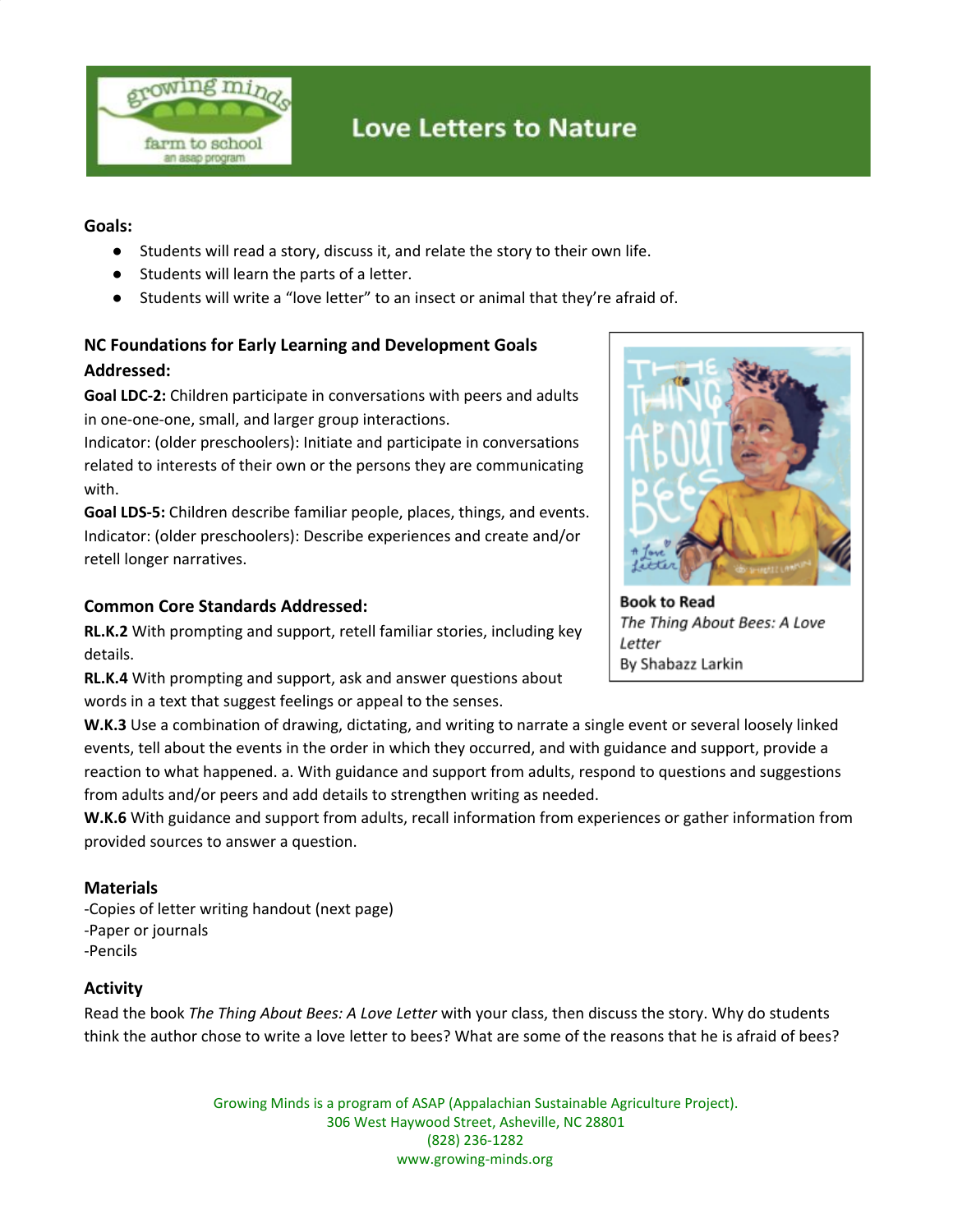

# **Love Letters to Nature**

What are some of the things he loves or appreciates about bees? Have your students ever learned to love or appreciate something that they were afraid of at first? How did they overcome their fear?

After the discussion, pass out the Letterwriting Handout and outline the parts of a letter (Greeting, Date/Header, Body of letter, Closing, Signature, Postscript). Have the students write a love letter to an insect or animal that they're afraid of.

> Growing Minds is a program of ASAP (Appalachian Sustainable Agriculture Project). 306 West Haywood Street, Asheville, NC 28801 (828) 236-1282 www.growing-minds.org